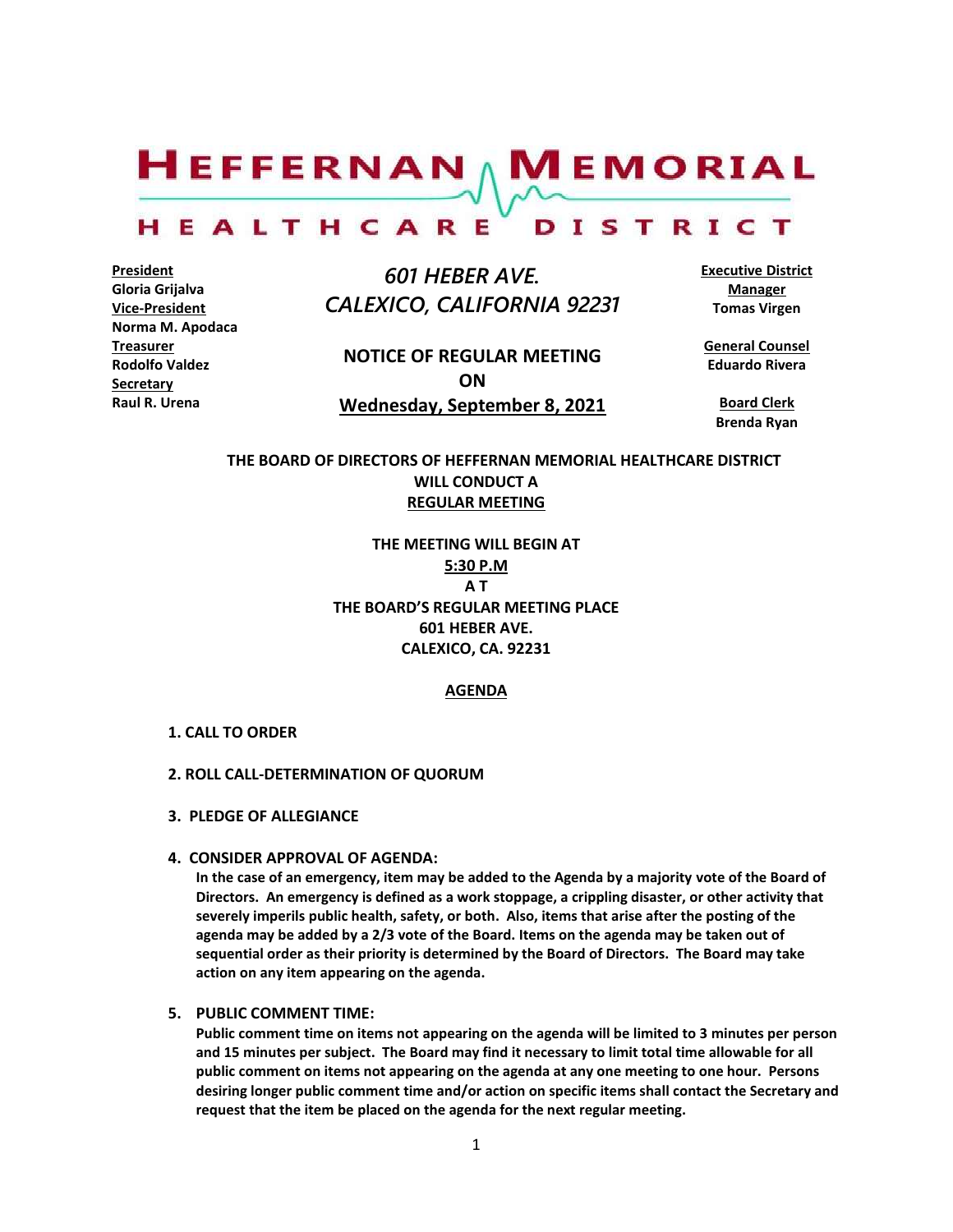- **6. REPORTS ON MEETING AND EVENTS ATTENDED BY DIRECTORS, AND AUTHORIZATION FOR DIRECTOR ATTENDANCE AT UPCOMING MEETINGS AND EVENTS/DIRECTORS COMMENTS:**
	- **a. Brief reports by Directors on meetings and event attended. Schedule of upcoming Board meetings and events.**
- **7. REPORTS BY ALL HMHD COMMITTEES**
- **8. COMMENTS BY PROMOTION AND PUBLIC RELATIONS TONY PIMENTEL**
- **9. COMMENTS BY EXECUTIVE DISTRICT MANAGER TOMAS VIRGEN**
- **10. COMMENTS BY GENERAL COUNSEL EDUARDO RIVERA**
- **11. INFORMATION ITEMS:**
	- **a. Presentation by Sunrise Medical Group**
- **12. DISCUSSION AND/OR ACTION ITEMS:**
	- **a. Swearing in of newly appointed Board Member Sylvia Bernal to the vacated position of Director of the Heffernan Memorial Healthcare District Board of Directors.**
	- **b. Discussion and/or Action: Approval of fees for the 400 Mary modernization project:**
		- **1. City of Calexico: Permit fees in the amount of \$7,242.19.**
		- **2. Calexico Unified School District: School fees for additional and new square footage in the amount of \$992.64.**
		- **3. Imperial Irrigation District: New service fees in the amount of \$37,480.95.**
	- **c. Discussion and/or Action: Possible change order for 400 Mary modernization project (scope and purpose).**
	- **d. Discussion and/or Action: Possible change in monthly regular meeting schedule to one meeting per month.** 
		- **1. Amend by laws if change to one regular meeting is adopted by the Board of Directors.**
	- **e. Discussion and/or Action: Wellness Parks update.**
	- **f. Discussion and/or Action: Approve the engagement of George Woo, CPA to prepare the annual audit for HMHD for the next fiscal year for \$9,500.00.**

### **13. ITEMS FOR FUTURE AGENDAS:**

**This item is placed on the agenda to enable the Board to identify and schedule future items for discussion at upcoming Board meetings and/or identify press release opportunities.**

### **14. ADJOURNMENT:**

- **a. Regular Board meetings are held on the second and fourth Wednesday of each month.**
- **b. The next regular meeting of the Board will be held at 5:30 P.M., September 22, 2021.**
- **c. The agenda package and material related to an agenda item submitted after the packet's distribution to the Board are available for public review in the lobby of the District office during normal business hours**